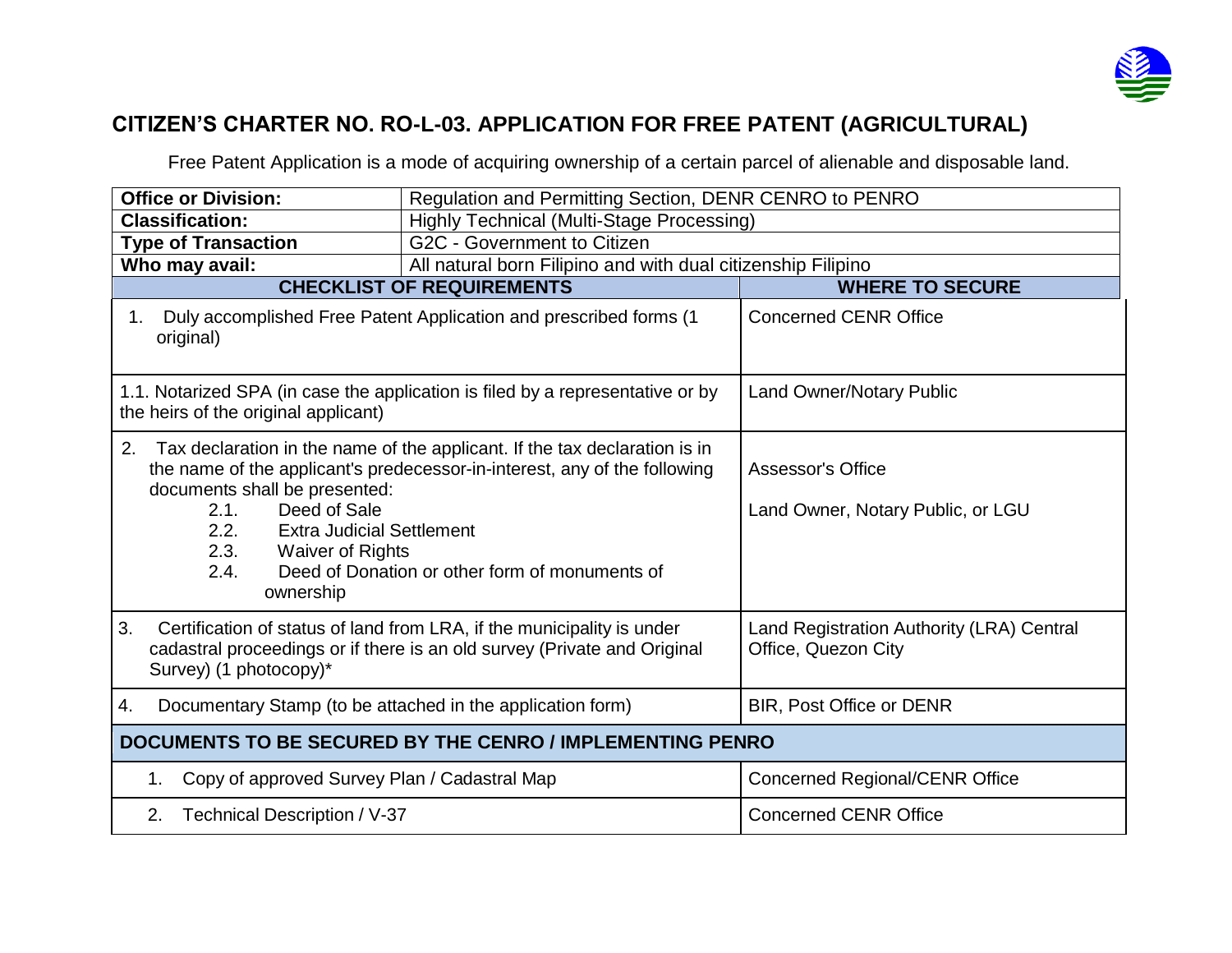

| 3. Certification that the land applied for is alienable and disposable (1 | Concerned CENR Office |
|---------------------------------------------------------------------------|-----------------------|
| original, 1 photocopy)                                                    |                       |

| <b>CLIENT STEPS</b>                                                                                                                                                                                                                                                                                                                                                                                              | <b>AGENCY ACTION</b>                                                                                                                                                         | <b>FEES TO</b><br><b>BE PAID</b> | <b>PROCESSING</b><br><b>TIME</b> | <b>PERSONS</b><br><b>RESPONSIBLE</b>                                        |
|------------------------------------------------------------------------------------------------------------------------------------------------------------------------------------------------------------------------------------------------------------------------------------------------------------------------------------------------------------------------------------------------------------------|------------------------------------------------------------------------------------------------------------------------------------------------------------------------------|----------------------------------|----------------------------------|-----------------------------------------------------------------------------|
| <b>CENRO</b>                                                                                                                                                                                                                                                                                                                                                                                                     |                                                                                                                                                                              |                                  |                                  |                                                                             |
| 1. Submit accomplished<br>Application Form to<br>the CENR Office with<br>complete supporting<br>requirements<br>Applicant may also<br>submit the application<br>through email or<br>courier. Where,<br>applicable, the<br>applicant may also<br>apply online.<br>The filing of application<br>may also be done in<br>the Barangay where<br>titling operation is on-<br>going consistent with<br>DAO No. 2019-08. | 1. Check completeness of<br>application. If found in<br>order, register, allocate,<br>index and assign<br>application number. Scan,<br>encode and upload records<br>in LAMS. | None                             | 3 hours                          | LMO <sub>1</sub><br><b>RPS</b><br><b>Staff</b><br><b>CENRO Records Unit</b> |
| 1.1.<br>None                                                                                                                                                                                                                                                                                                                                                                                                     | 1.1. Prepare Order of<br>Payment and forward<br>the same to client                                                                                                           | None                             | 30 min.                          | <b>Staff</b><br><b>CENRO Records Unit</b>                                   |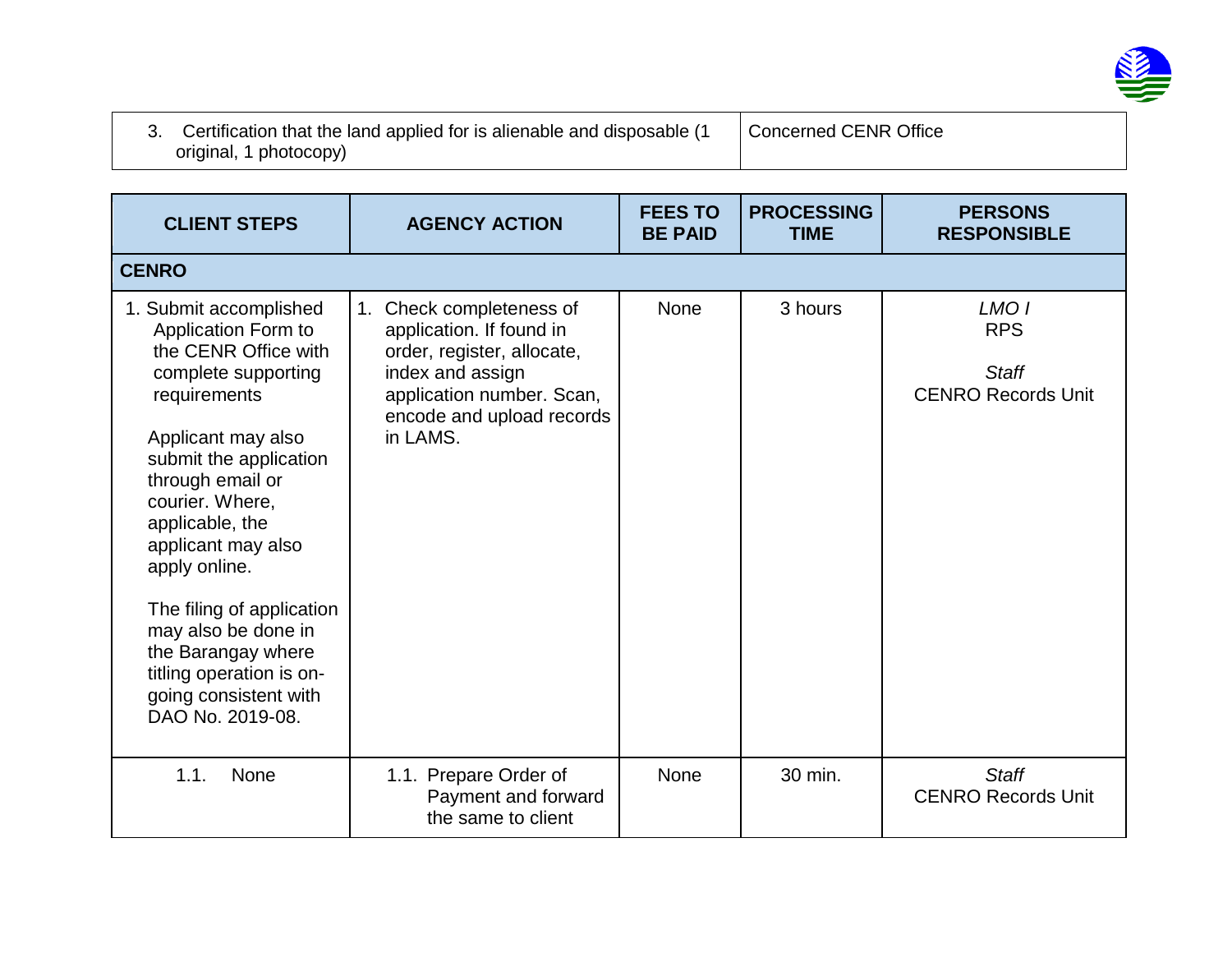

| <b>CLIENT STEPS</b>                                                   | <b>AGENCY ACTION</b>                                                                                                                                      | <b>FEES TO</b><br><b>BE PAID</b>        | <b>PROCESSING</b><br>TIME* | <b>PERSONS</b><br><b>RESPONSIBLE</b>                   |
|-----------------------------------------------------------------------|-----------------------------------------------------------------------------------------------------------------------------------------------------------|-----------------------------------------|----------------------------|--------------------------------------------------------|
| 2. Receive Order of<br>Payment and pay<br>corresponding fees          | 2. Accept payment, issue<br>Official Receipt (OR) to the<br>applicant                                                                                     | Php 150.00<br><b>Application</b><br>Fee | 30 min.                    | <b>Bill collector</b><br>Cashier                       |
| 3. Receive (OR) and<br>forward the same to<br>Records<br>Unit/Section | 3. Accept OR, indicate OR<br>number, amount paid, and<br>date in the application form<br>and forward the application<br>to Chief, RPS                     | <b>None</b>                             | 1 hour                     | <b>Staff</b><br><b>CENRO Records Unit</b>              |
| 3.1.<br>None                                                          | Review application.<br>3.1.<br>Assign Land<br>Management Inspector<br>(LMI)/Deputized Public<br>Land Inspector (DPLI)<br>for inspection/<br>investigation | <b>None</b>                             | 3 hours                    | Chief<br><b>RPS</b>                                    |
| 3.2.<br>None                                                          | 3.2.<br>Prepare posting of<br>notices at the<br>barangay, municipal,<br>or provincial hall where<br>the property is<br>situated.                          | <b>None</b>                             | 2 days                     | <b>LMI/DPLI</b><br><b>CENR Officer</b><br><b>CENRO</b> |
| 3.3.<br>None                                                          | 3.3.<br>Travel to the<br>barangay, municipality<br>or province.                                                                                           | None                                    | 2 days                     | <b>LMI/DPLI</b><br><b>CENRO</b>                        |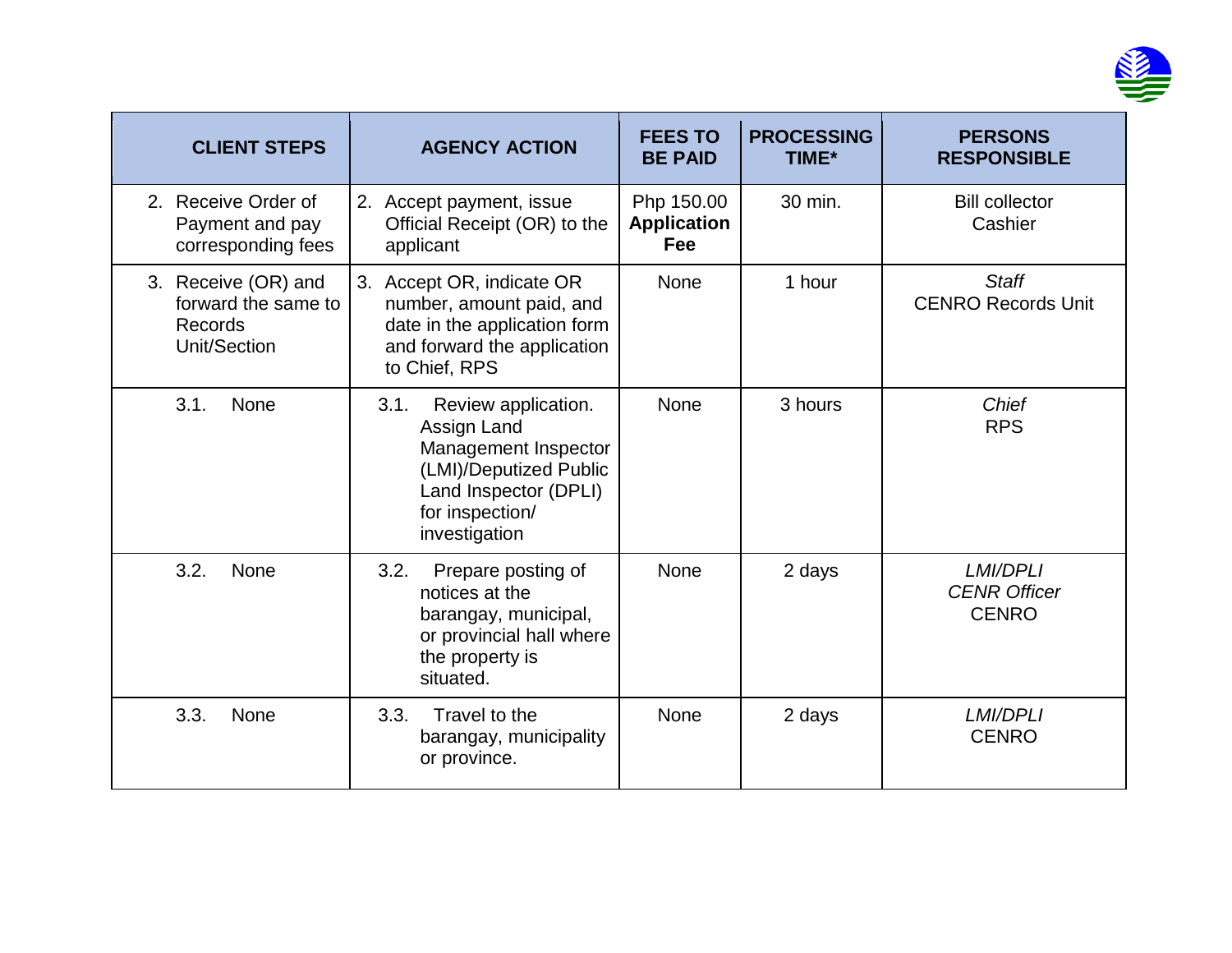

| <b>CLIENT STEPS</b> | <b>AGENCY ACTION</b>                                                                                                                                                                               | <b>FEES TO</b><br><b>BE PAID</b> | <b>PROCESSING</b><br>TIME*                                                                                                                                                                                                                                   | <b>PERSONS</b><br><b>RESPONSIBLE</b> |
|---------------------|----------------------------------------------------------------------------------------------------------------------------------------------------------------------------------------------------|----------------------------------|--------------------------------------------------------------------------------------------------------------------------------------------------------------------------------------------------------------------------------------------------------------|--------------------------------------|
| 3.4.<br>None        | Posting of Notices in<br>3.4.<br>the Barangay Hall.<br>Simultaneously<br>conduct investigation<br>on the land being<br>applied for.                                                                | None                             | 15 days<br>posting of<br>Notices in the<br>municipal bldg.<br>hall & in the<br>brgy. hall<br>where the land<br>applied for is<br>located.<br>(Section<br>9.2.2.<br>Notice of<br>posting may<br>also be made<br>in the website<br>in the<br>concerned<br>LGU. | LMI/DPLI<br><b>CENRO</b>             |
| 3.5.<br>None        | 3.5.<br>Get the signed proof<br>of posting from the<br>Barangay fifteen (15)<br>days after posting,<br>and prepare, sign and<br>submit investigation<br>report, and forward to<br>LMO <sub>I</sub> | <b>None</b>                      | 5 days                                                                                                                                                                                                                                                       | <b>DPLI/LMI</b><br><b>CENRO</b>      |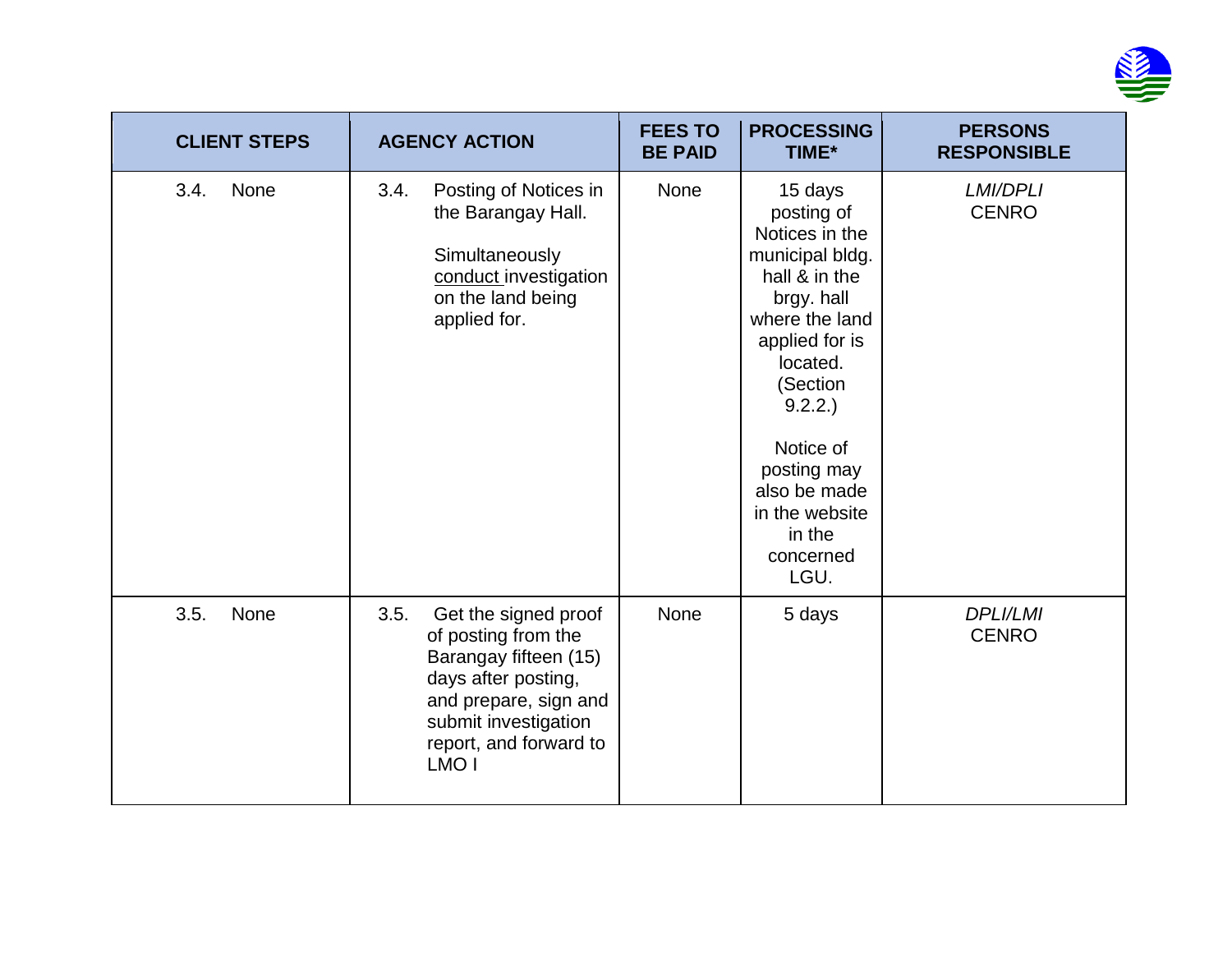

| <b>CLIENT STEPS</b> | <b>AGENCY ACTION</b>                                                                                                                                                             | <b>FEES TO</b><br><b>BE PAID</b> | <b>PROCESSING</b><br><b>TIME*</b>                 | <b>PERSONS</b><br><b>RESPONSIBLE</b>                                                 |
|---------------------|----------------------------------------------------------------------------------------------------------------------------------------------------------------------------------|----------------------------------|---------------------------------------------------|--------------------------------------------------------------------------------------|
| 3.6.<br>None        | 3.6.<br>Screen the carpeta<br>and prepare<br>V37/certified lot data<br>computation, Order of<br>Award, and Judicial<br>Form, and forward to<br><b>Geodetic Engineer</b><br>(GE). | <b>None</b>                      | 10 days                                           | LMO I/Cartographer/<br>Encoder<br>whoever is available<br><b>RPS</b><br><b>CENRO</b> |
| 3.7.<br>None        | 3.7.<br>Verify and certify the<br>correctness of the<br><b>Technical Description</b><br>and forward to Chief,<br><b>RPS</b>                                                      | None                             | 5 days                                            | <b>GE</b><br><b>RPS</b>                                                              |
| 3.8.<br>None        | 3.8.<br>Do final screening of<br>carpeta and forward to<br><b>CENRO</b> for<br>recommendation.                                                                                   | None                             | 5 days                                            | Chief<br><b>RPS</b>                                                                  |
| 3.9.<br>None        | 3.9.<br>Review and initial file<br>copy of Patent and<br>Sign Indorsement to<br>PENRO for approval.                                                                              | <b>None</b>                      | 3 days                                            | <b>CENR Officer</b><br><b>CENRO</b>                                                  |
| None<br>3.10.       | 3.10. Transmit carpeta to<br><b>PENRO</b>                                                                                                                                        | <b>None</b>                      | 3 days or less<br>depending on<br>the location of | <b>Records Officer</b><br><b>CENRO Records Unit</b>                                  |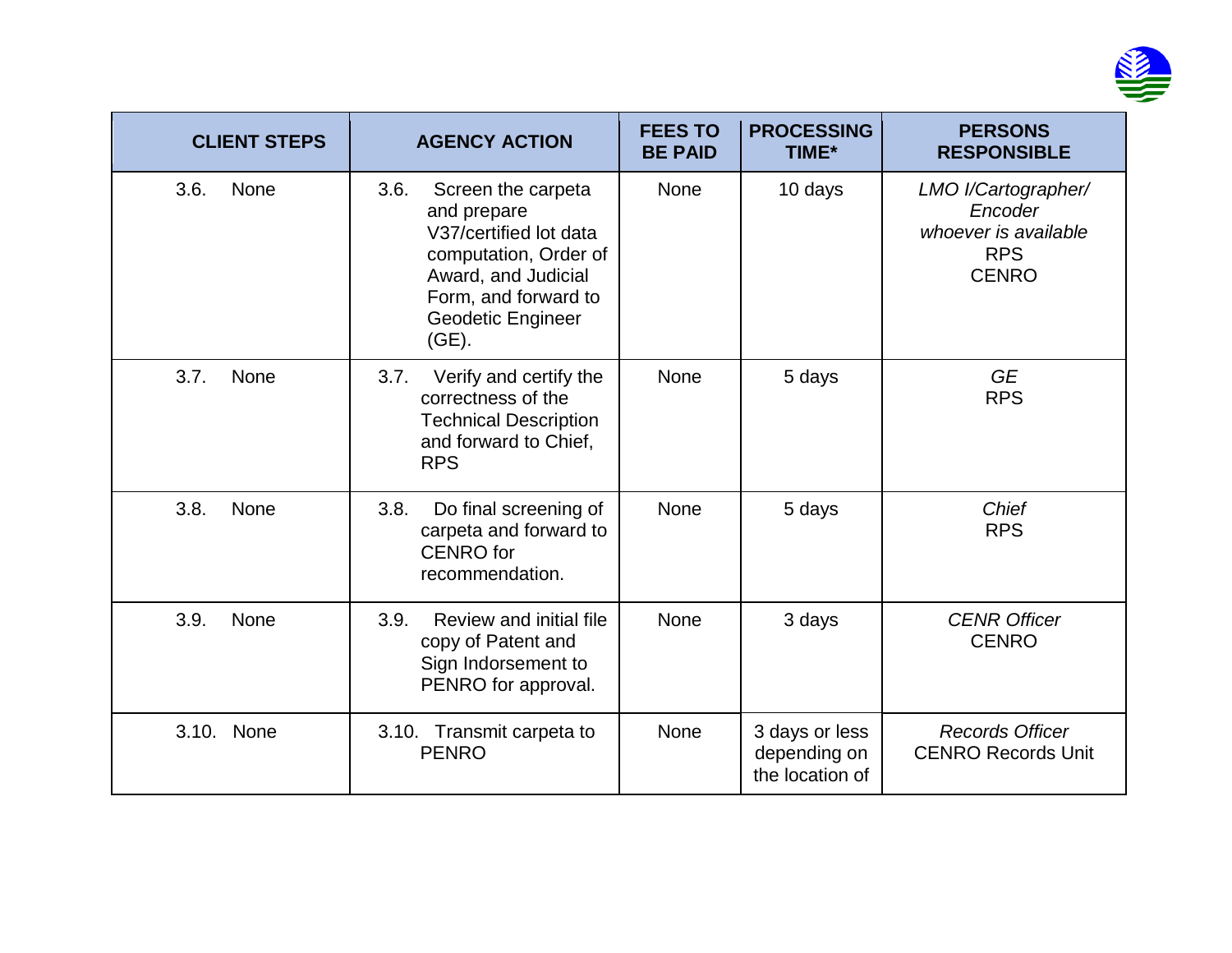

|              |                                                                                                                                                                    |             | the PENR<br>Office |                                                        |
|--------------|--------------------------------------------------------------------------------------------------------------------------------------------------------------------|-------------|--------------------|--------------------------------------------------------|
| <b>PENRO</b> |                                                                                                                                                                    |             |                    |                                                        |
| 3.11. None   | 3.11. Receive the carpeta<br>and forward to Chief,<br>RPS. Update data in<br>LAMS, if applicable.                                                                  | <b>None</b> | 4 hours            | <b>Records Officer</b><br><b>PENRO Records Section</b> |
| 3.12. None   | 3.12. Receive and review<br>the carpeta, and<br>forward to Chief,<br><b>Technical Services</b><br>Division (TSD).                                                  | <b>None</b> | 1 day              | <b>Chief</b><br><b>RPS</b>                             |
| 3.13. None   | 3.13. Do the final review of<br>carpeta, initial file copy<br>of Free Patent, and<br>forward to PENRO for<br>approval of application<br>and issuance of<br>Patent. | None        | 1 day & 4<br>hours | Chief<br><b>TSD</b>                                    |
| 3.14. None   | 3.14. Sign Order of<br>Approval and Free<br>Patent. Forward to<br><b>PENRO Records for</b><br>numbering.                                                           | None        | 2 days             | <b>PENR Officer</b><br><b>PENRO</b>                    |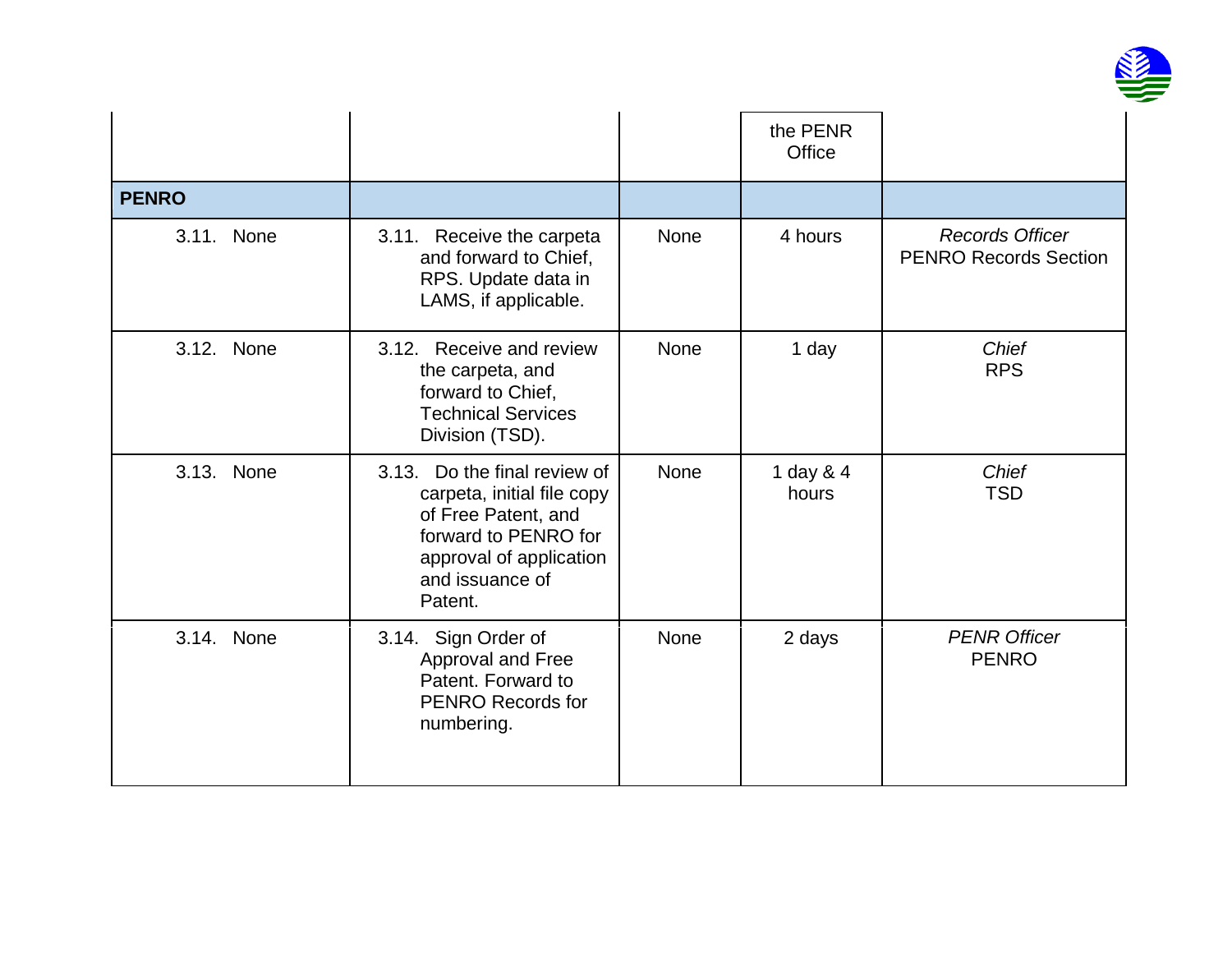

| <b>CLIENT STEPS</b> | <b>AGENCY ACTION</b>                                                                                                                                                                                                                            | <b>FEES TO</b><br><b>BE PAID</b>                                                                                                                                                                                                                                | <b>PROCESSING</b><br>TIME* | <b>PERSONS</b><br><b>RESPONSIBLE</b>                         |
|---------------------|-------------------------------------------------------------------------------------------------------------------------------------------------------------------------------------------------------------------------------------------------|-----------------------------------------------------------------------------------------------------------------------------------------------------------------------------------------------------------------------------------------------------------------|----------------------------|--------------------------------------------------------------|
| 3.15. None          | 3.15. Assign Patent<br>Number/ Indexing,<br>prepare transmittal<br>letter and forward to<br>PENRO for signature.                                                                                                                                | <b>None</b>                                                                                                                                                                                                                                                     | 2 days                     | <b>Records Officer/Staff</b><br><b>PENRO Records Section</b> |
| 3.16. None          | 3.16. Sign transmittal letter<br>forward<br>and<br>to<br>PENRO records<br>for<br>transmittal to Registry<br>of Deeds (ROD).                                                                                                                     |                                                                                                                                                                                                                                                                 |                            | <b>PENR Officer</b><br><b>PENRO</b>                          |
| 3.17. None          | Scan the order of<br>3.17.<br>Approval, signed Free<br>Patent and transmittal<br>letter.<br>Upload to Land<br>Administration and<br><b>Management System</b><br>(LAMS).<br><b>Transmit documents</b><br>to ROD, and copy<br>furnish the client. | <b>None</b>                                                                                                                                                                                                                                                     | 5 days                     | <b>Liaison Officer</b><br><b>PENRO Records Section</b>       |
|                     | <b>CENRO SUB-TOTAL</b>                                                                                                                                                                                                                          | Php 50.00<br>66 days (+ up to 32 additional processing<br>days due extreme case where corrections or<br>revisions on the details of the patentee<br>needs to be done or when the signatories<br>are suddenly replaced which will result into<br>further review) |                            |                                                              |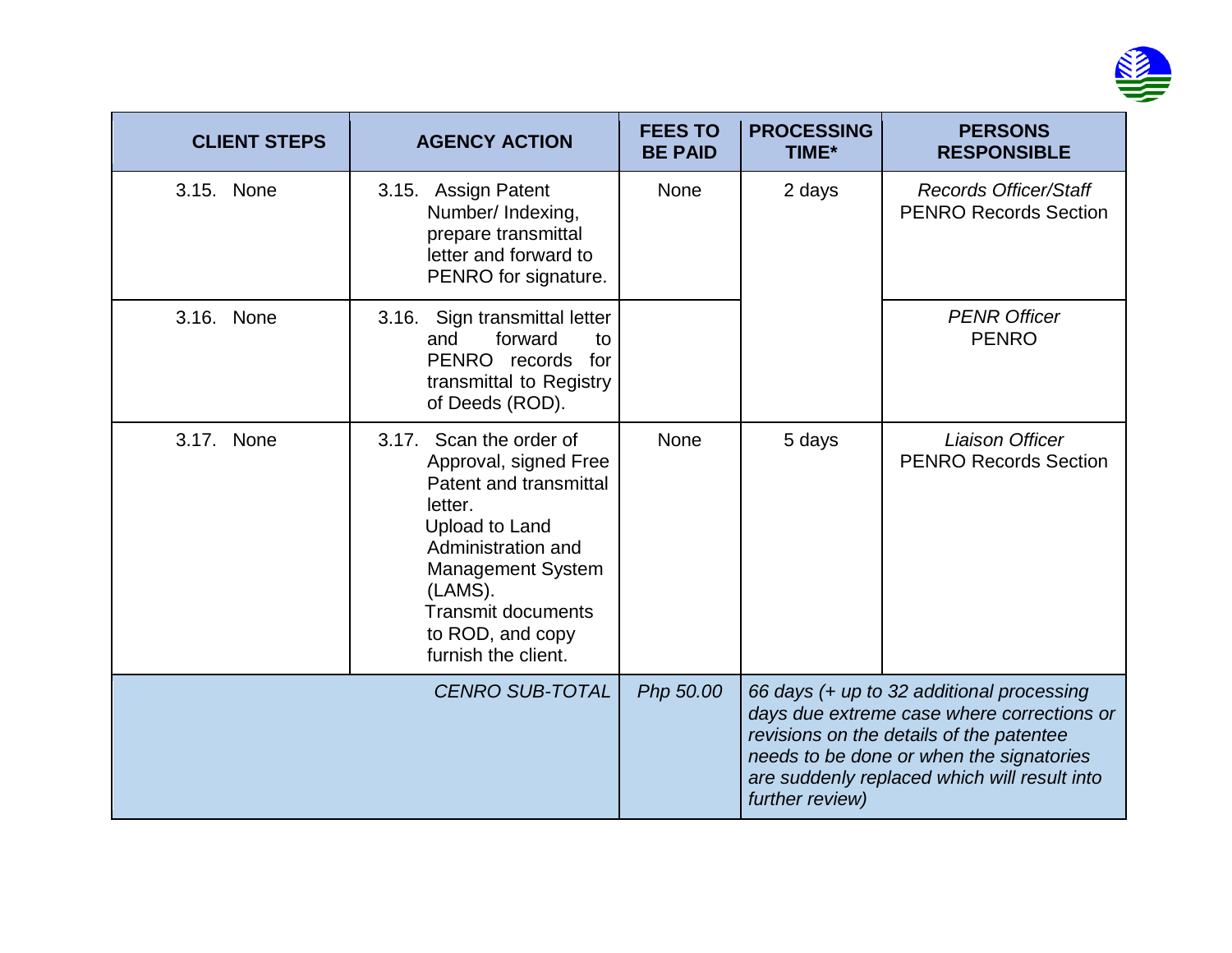

| PENRO SUB-TOTAL | None                                                                                                                  | 12 days          |
|-----------------|-----------------------------------------------------------------------------------------------------------------------|------------------|
|                 | Php 50.00<br>+ Transfer<br>fee of Php<br>10.00 per<br>hectare but<br>not less<br>than Php<br>100.00, if<br>applicable | 120 days maximum |
| <b>TOTAL:</b>   | Php $50.00 -$<br>150.00                                                                                               |                  |